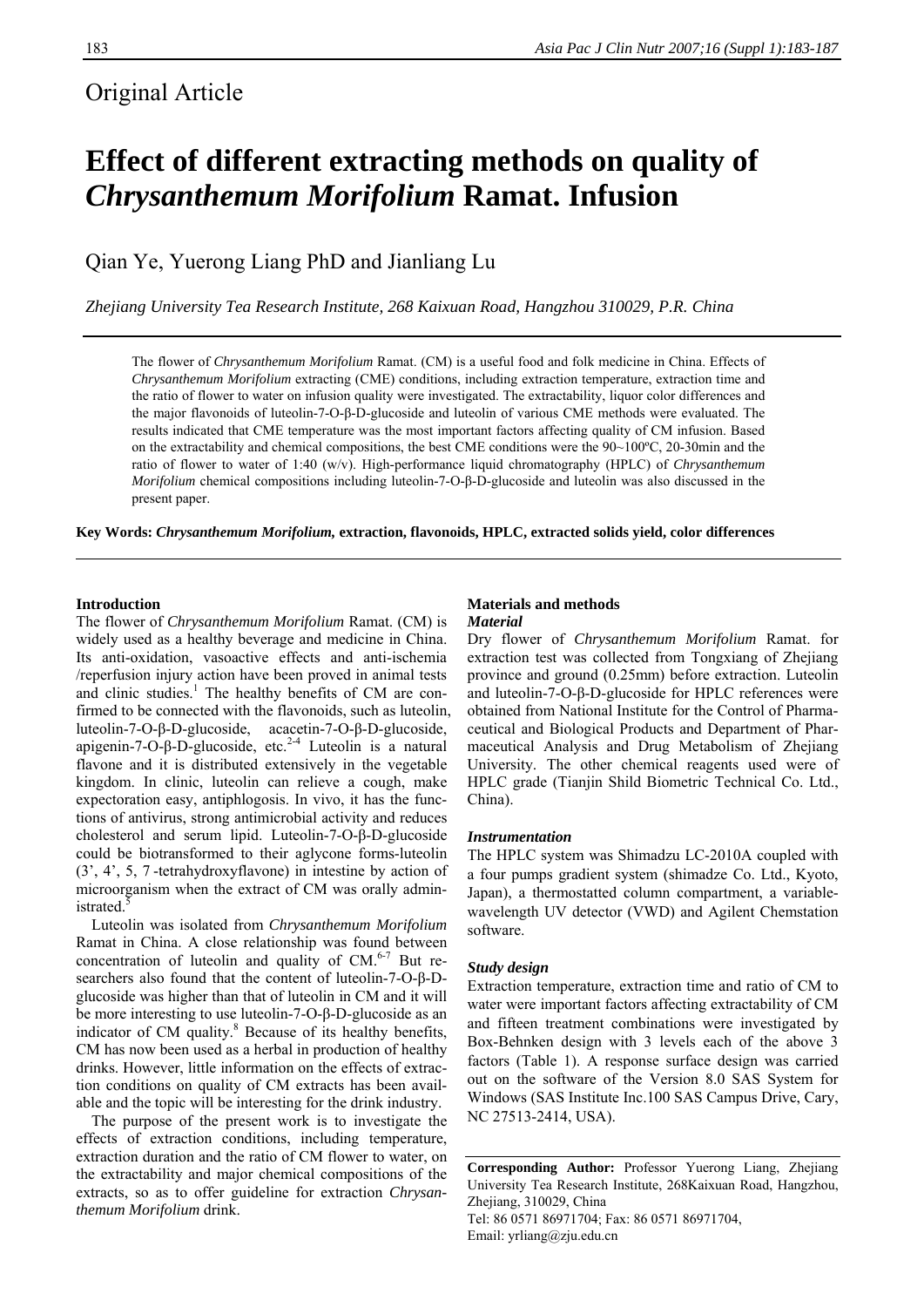The flower was extracted with 240 ml distilled water in water bath at a controlled temperature. The weight of samples, extraction temperature and extraction time tested were shown in Table 1.

# *HPLC analysis*

The extracts were filtered through a "Double-ring" No.102 filter paper (Xinhua Paper Industry Co. Ltd, Hangzhou, China) and  $0.22 \mu$  m Milipore filter before it was injected into HPLC. The HPLC conditions were as follows:

| Injection<br>volume: | $10 \mu 1$                                                                                                                 |
|----------------------|----------------------------------------------------------------------------------------------------------------------------|
| Column:              | Shimadzu CLC-ODS column 0.15m×6.0<br>ф (Shimadzu Co.Ltd., Kyoto, Japan).                                                   |
| Tempera-<br>ture:    | 28 °C                                                                                                                      |
| Mobile<br>phase:     | Solvent A: acetonitrile/acetic acid/water<br>$(60:1:193,v)$ ,                                                              |
|                      | Solvent B: acetonitrile/acetic acid/water<br>(60:1:139,v)                                                                  |
|                      | Gradient: 70% (v) Solvent A and 30%<br>(v) solvent B to $100\%$ (v) Solvent B by<br>linear gradient during the early 45min |
| Flow rate:           | and then $100\%$ (v) Solvent B till 55min.<br>$1m1·min^{-1}$                                                               |
| Detector:            | Shimadzu SPD ultraviolet detector,<br>350nm                                                                                |

# *Infusion color difference analysis*

It was carried out according to Liang et al.<sup>9</sup> The extracted CM solution was cooled to room temperature and then filtered on "Double-ring" No.102 filter paper (Xinhua Paper Industry Co. Ltd., Hangzhou, China). The liquor color difference analysis was carried out on TC-PIIG automatic color difference meter (Beijing Optical Instrument Factory, Beijing, China). The white plate supplied by TC-PIIG automatic color difference meter was used as background. To diminish the error arising from different determination conditions, such as different equipment and temperature, distilled water was used as control and the infusion color difference indicator of ΔL, Δa, Δb and ΔE, representing the lightness-darkness( $\Delta L$ ), rednessgreenness( $\Delta a$ ), yellowness-blueness( $\Delta b$ ) and total color difference( $\Delta E$ ) between the CM infusion and the distilled water were read and printed out directly by the TC-PIIG automatic color difference meter.

# *Solids concentration Measurement*

The solids concentrations of the extracted CM solutions were determined by drying 20ml of the liquor in a weighed glass dish with 5cm diameter at 80ºC for 24h. The dry matter was weighted and the concentration was presented as grams of the dry matter per litre.

## *Statistical analysis*

The tests in the present paper were carried out in two replicates for each sample and the mean values of the two tests were presented. Data analysis was carried out on software of SAS 8.0 for Windows. The result with Box-Behnken design was showed in Tables 2 and 4.

#### **Results and discussion**

## *Effect of extraction methods on extractability and chemical composition of extracts*

The extractability, i.e. the extracted solid yield (ESY), is important for the production of CM extracts because it affects the utilization efficiency of CM material and the production cost. Table 2 shows that extractability ranges from 397mg  $g^{-1}$  to 507 mg  $g^{-1}$ . The yield of extraction rose steeply with rise of the extraction temperature. The ESY extracted at 100℃ was more than the other temperature combination treatments, and the ESY extracted at 40℃ was less than the other temperature combination treatments. From the ESY point of view, extraction at

**Table 1.** Box-Behnken design with three factors and three levels each factors

| Treatment number | X1<br>Temperature (°C) | X2<br>Time (min) | X3<br>Flower/water ratio (w/v) |  |
|------------------|------------------------|------------------|--------------------------------|--|
| $\mathbf{1}$     | 40                     | $10\,$           | 1:30                           |  |
| $\sqrt{2}$       | $40\,$                 | $30\,$           | 1:30                           |  |
| $\mathfrak{Z}$   | 100                    | $10\,$           | 1:30                           |  |
| $\overline{4}$   | 100                    | 30               | 1:30                           |  |
| 5                | $70\,$                 | $10\,$           | 1:40                           |  |
| 6                | 70                     | $10\,$           | 1:20                           |  |
| $\tau$           | 70                     | $30\,$           | 1:40                           |  |
| $\,$ 8 $\,$      | 70                     | $30\,$           | 1:20                           |  |
| $\mathfrak{g}$   | $40\,$                 | $20\,$           | 1:40                           |  |
| $10\,$           | 100                    | $20\,$           | 1:40                           |  |
| 11               | 40                     | $20\,$           | 1:20                           |  |
| 12               | 100                    | $20\,$           | 1:20                           |  |
| 13               | 70                     | $20\,$           | 1:30                           |  |
| 14               | 70                     | $20\,$           | 1:30                           |  |
| 15               | $70\,$                 | $20\,$           | 1:30                           |  |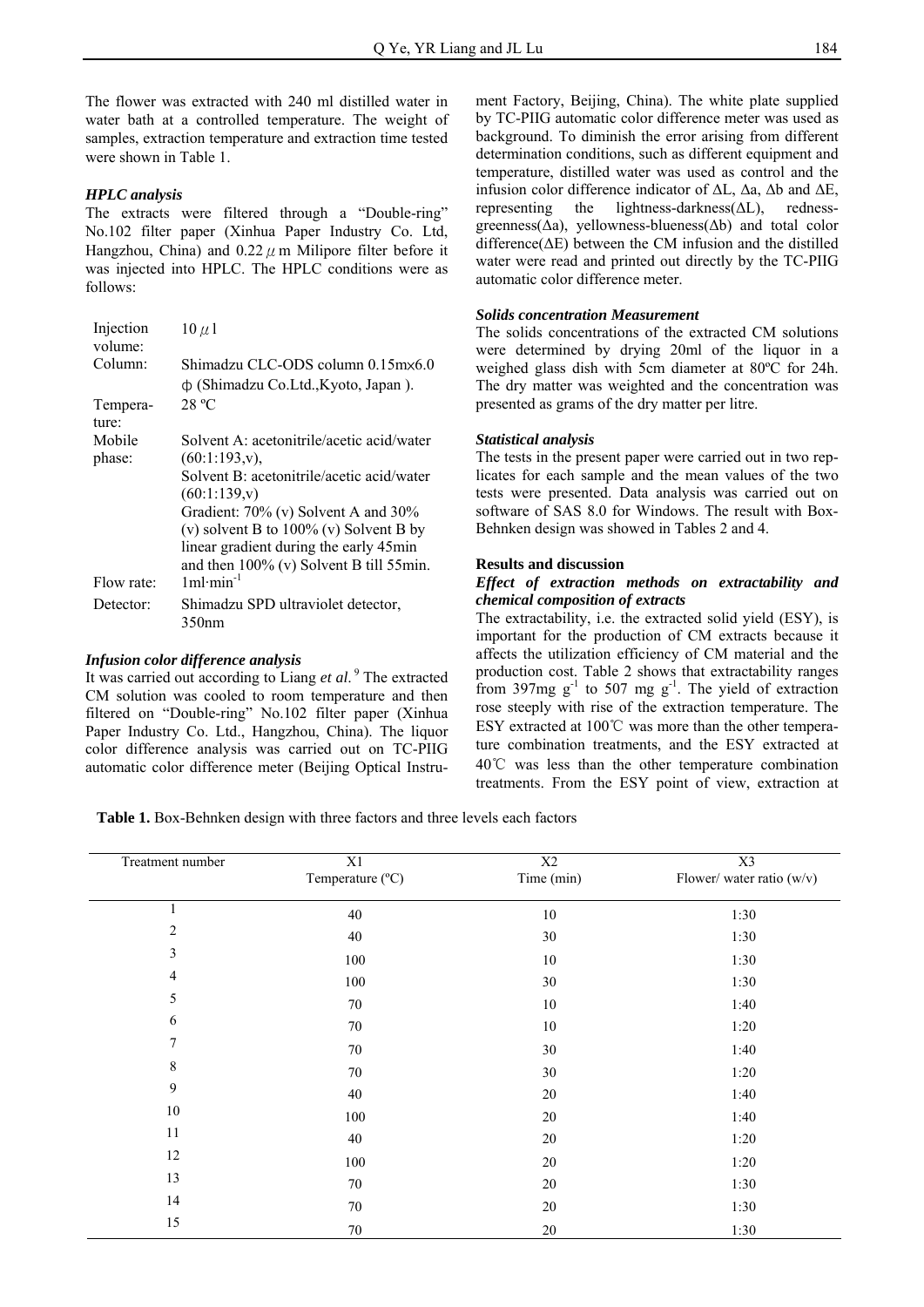|                | Temperature<br>$(^{\circ}C)$ | Time<br>(min) | Flower/<br>water ratio<br>(w/v) | solids concentration<br>(mg/g) | Luteolin-7-O- $\beta$ -D-glucoside<br>(mg/g) | Luteolin<br>(mg/g) |
|----------------|------------------------------|---------------|---------------------------------|--------------------------------|----------------------------------------------|--------------------|
| $\mathbf{1}$   | 40                           | $10\,$        | 1:30                            | 397                            | 1.57                                         | 0.05               |
| $\overline{c}$ | 40                           | 30            | 1:30                            | 415                            | 1.74                                         | 0.05               |
| 3              | 100                          | 10            | 1:30                            | 481                            | 2.59                                         | 0.11               |
| 4              | 100                          | 30            | 1:30                            | 507                            | 3.23                                         | 0.12               |
| 5              | 70                           | 10            | 1:40                            | 459                            | 1.99                                         | $0.08\,$           |
| 6              | 70                           | 10            | 1:20                            | 429                            | 1.85                                         | 0.06               |
| $\sqrt{ }$     | 70                           | 30            | 1:40                            | 436                            | 2.19                                         | 0.10               |
| 8              | 70                           | 30            | 1:20                            | 470                            | 1.98                                         | $0.08\,$           |
| 9              | 40                           | 20            | 1:40                            | 420                            | 1.79                                         | 0.05               |
| $10\,$         | 100                          | 20            | 1:40                            | 497                            | 2.76                                         | 0.12               |
| 11             | 40                           | $20\,$        | 1:20                            | 423                            | 1.78                                         | 0.06               |
| 12             | 100                          | 20            | 1:20                            | 487                            | 2.59                                         | 0.10               |
| 13             | 70                           | 20            | 1:30                            | 462                            | 2.16                                         | 0.09               |
| 14             | 70                           | 20            | 1:30                            | 461                            | 2.14                                         | $0.09\,$           |
| 15             | 70                           | 20            | 1:30                            | 464                            | 2.22                                         | 0.10               |

**Table 2.** Analysis of content of extractability, Luteolin-7-O-β-D-glucoside, Luteolin

**Table 3.** Analysis of variables of extractability, luteolin-7-O-β-D-glucoside, luteolin in the RSM model<sup>a</sup>

| Source <sup>a</sup> | solids<br>concentra-<br>tion | Luteolin-7-O- $\beta$ -D-<br>glucoside | Luteolin    |
|---------------------|------------------------------|----------------------------------------|-------------|
|                     |                              | p                                      |             |
| X1                  | $0.001**$                    | $0.001**$                              | $0.0005$ ** |
| X <sub>2</sub>      | $0.027*$                     | $0.039*$                               | 0.208       |
| X <sub>3</sub>      | 0.920                        | 0.251                                  | 0.102       |

 $a$ : X1=temperature (°C), X2= time (min), X3=flower/ water ratio (w/v).  $p \le 0.05$ ;  $p \le 0.01$ 

100˚C was ideal. Results of extraction at various conditions also demonstrate that the extraction temperature and extraction time has important effect on extractability (Table 3).

 The contents of luteolin and luteolin-7-O-β-Dglucoside were the main chemical components to determine the taste and the color qualities of CM beverage. There are 74 peaks on the HPLC profile (Figure 1). Peaks 53 and 68 were identified as luteolin-7-O-β-D-glucoside and luteolin, respectively. The other peaks were not identified because of lack of reference compounds. As described in Table 2, the content of luteolin-7-O-β-Dglucoside ranged from 1.57 mg  $g^{-1}$  to 3.23 mg  $g^{-1}$  and content of luteolin ranged from 0.051 mg  $g^{-1}$  to 0.116 mg  $g^{-1}$ . Both luteolin-7-O-β-D-glucoside and luteolin rose steeply with the rise of the extraction temperature. From the luteolin-7-O-β-D-glucoside point of view, extraction at 100˚C was ideal. Extraction time also affected the chemical composition of CM infusion. The content of luteolin-7-Oβ-D-glucoside rose with the increase of the extraction time, showing the same trend as extraction temperature (Table3).

 However, the ratio of flower to water also affected the extractability and the contents of luteolin and luteolin-7- O-β-D-glucoside, though they were not as important as factors of the extraction temperature and extraction time.

*Effect of different extracting methods on infusion color* 

Ready-to-drink CM production is a new drink, so up to now there is no standard to estimate the relationship between greenness, yellowness and the quality of the CM infusion. But some researches show that yellow pigment of *C. indicum* (one kind of CM) is a species of flavone pigment. So yellowness could be an important indicator to value the quality of CM infusion. Table 4 showed the effects of extracting factors on infusion color. The results showed all of the extraction factors had effect on ∆b, an indicator of yellowness. The ∆b rose with the rise of the extraction temperature and the ratio of flower to water. Treatments in the ratio of CM to water between 1:20 and 1:40 showed a significant difference. From the total color difference point of view, the ratio of flower to water should be less than 1:40. However, factor of the extraction time did not affect the yellowness of CM infusion.

# *Effect of different extracting methods on infusion lightness*

Good ready-to-drink CM production needs good lightness. Lightness is an indicator to evaluate the quality of readyto-drink CM product. The changes in lightness of CM liquors were given in Table4. The results showed factors of the extraction temperature and the ratio of flower to water had great effect on liquor lightness. "L", the indicator of lightness decreased with the rise of the extraction temperature and the ratio of flower to water. Treatments in ratio of CM to water between 1:20 and 1:40 were different significantly. It suggests the ratio of flower to water should be less than 1:40. However, extraction time showed less affect on the lightness of CM infusion.

 The above results showed that the experimental conditions of CM extracting (CME) temperature and the ratio of flower to water were the most important factors which had the effect on quality of CM infusion. It has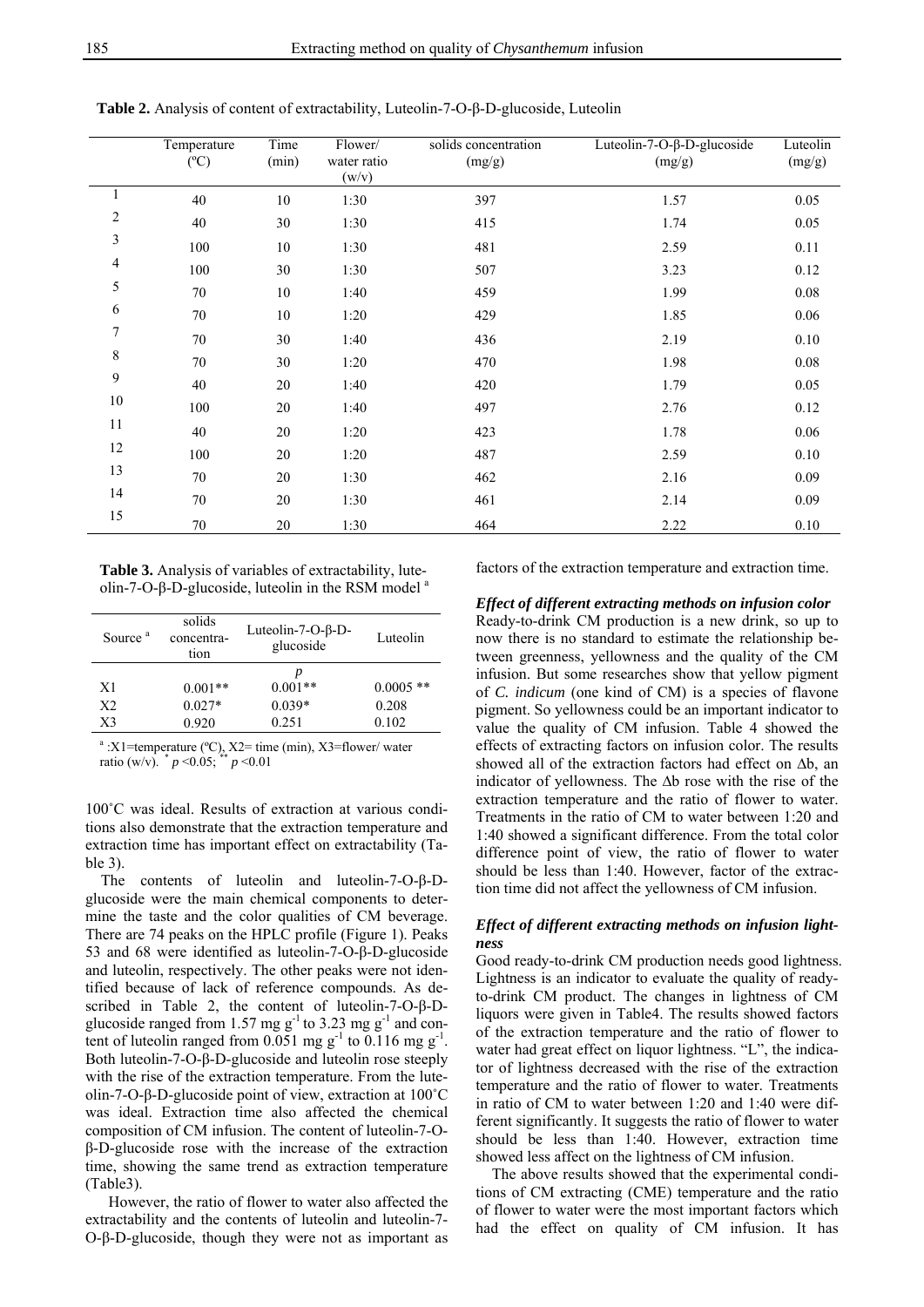| <b>RUN</b>     | X1  | X2 | X3   | ΔL       | $\Delta a$ | $\Delta b$ | $\Delta E$ |
|----------------|-----|----|------|----------|------------|------------|------------|
|                | 40  | 10 | 1:30 | $-4.86$  | $-2.78$    | 15.3       | 16.3       |
| $\overline{2}$ | 40  | 30 | 1:30 | $-6.09$  | $-2.84$    | 16.3       | 17.7       |
| 3              | 100 | 10 | 1:30 | $-14.44$ | $-1.70$    | 21.2       | 25.7       |
| $\overline{4}$ | 100 | 30 | 1:30 | $-10.73$ | $-1.92$    | 21.3       | 24.0       |
| 5              | 70  | 10 | 1:40 | $-5.47$  | $-2.34$    | 14.5       | 15.7       |
| 6              | 70  | 10 | 1:20 | $-9.42$  | $-2.28$    | 21.3       | 23.4       |
| 7              | 70  | 30 | 1:40 | $-9.58$  | $-1.98$    | 17.5       | 19.7       |
| 8              | 70  | 30 | 1:20 | $-12.88$ | $-1.77$    | 24.6       | 27.9       |
| 9              | 40  | 20 | 1:40 | $-4.35$  | $-2.43$    | 12.7       | 13.6       |
| 10             | 100 | 20 | 1:40 | $-10.68$ | $-1.83$    | 18.3       | 21.3       |
| 11             | 40  | 20 | 1:20 | $-9.20$  | $-2.68$    | 21.3       | 23.4       |
| 12             | 100 | 20 | 1:20 | $-16.67$ | $-1.55$    | 26.3       | 31.2       |
| 13             | 70  | 20 | 1:30 | $-8.37$  | $-2.13$    | 19.4       | 21.2       |
| 14             | 70  | 20 | 1:30 | $-10.16$ | $-1.83$    | 19.9       | 22.4       |
| 15             | 70  | 20 | 1:30 | $-9.62$  | $-2.00$    | 20.6       | 22.8       |

**Table 4.** Result of ∆L, ∆a, ∆b, ∆E a

<sup>a</sup>: X1=temperature (°C), X2= time (min), X3=flower/ water ratio (w/v)

Table 5. Analysis of variables of ΔL, Δa, Δb, ΔE in the RSM model <sup>a</sup>

| <b>RUN</b>          | ΔL        | Δa        | Δb         | ΔΕ         |
|---------------------|-----------|-----------|------------|------------|
| Source <sup>a</sup> |           |           |            |            |
| X1                  | $0.003**$ | $0.002**$ | $0.001**$  | $0.001**$  |
| X <sub>2</sub>      | 0.360     | 0.372     | $0.049*$   | 0.137      |
| X3                  | $0.016*$  | 0.640     | $0.0001**$ | $0.0005**$ |

<sup>a</sup>: X1=temperature (°C), X2= time (min), X3=flower/ water ratio (w/v).



**Figure1**. HPLC profile of CM infusion constituents

remarkable effect on chemical compositions, extractability, lightness and color of CM infusion.

 Compared with each experimental condition, it showed that CM extracting (CME) temperature was the most important factor in CM extraction. The solid extraction yield, color differences and important components luteolin-7-Oβ-D-glucoside and luteolin were significantly different with the changes of CME temperature  $(p<0.05)$ . Figure 1

showed that there are many unidentified components in the CM infusion. Because of lacking reference compounds, we could not identify what they are. From the experiments, we also found that the flavonoids were not easily dissolved in the water, but they were easily dissolved in the alcohol. The total concentration luteolin-7- O-β-D-glucoside extracted using alcohol was about 6g/kg~7 g/kg, which was treble of the CM infusion